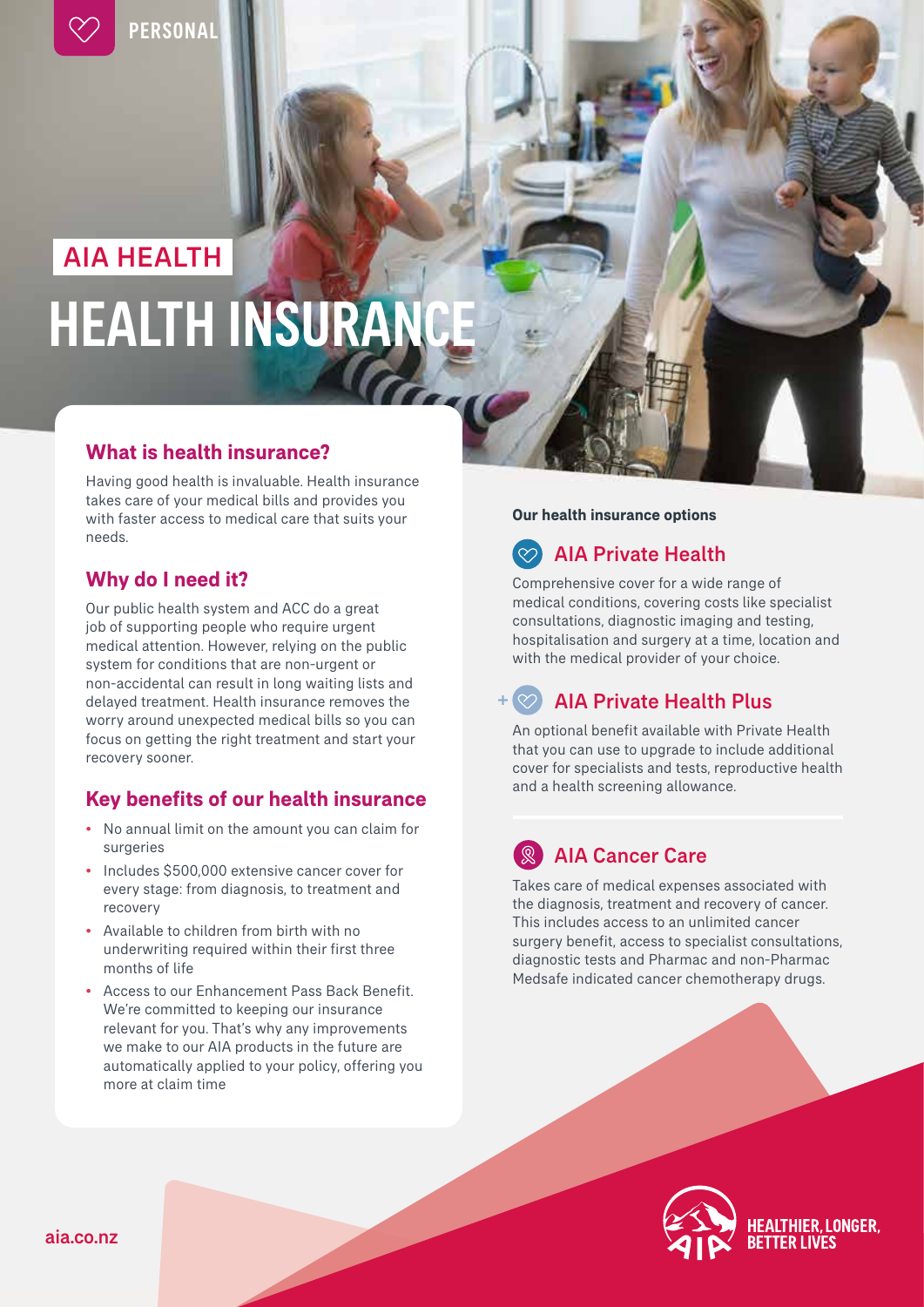# AIA HEALTH OVERVIEW

We're here for you through your health journey from diagnosis to treatment. See below for the ways we can help you with our health insurance. To see the full list of benefits available, please refer to the policy wordings on aia.co.nz.

| Key benefits of our health insurance options     | <b>PRIVATE</b><br><b>HEALTH</b>                                                                                                       | <b>CANCER</b><br>⊚<br><b>CARE</b>                        |                                              |               |
|--------------------------------------------------|---------------------------------------------------------------------------------------------------------------------------------------|----------------------------------------------------------|----------------------------------------------|---------------|
| <b>BENEFITS*</b>                                 |                                                                                                                                       | <b>MAXIMUM LIMIT</b>                                     | Covers a range of<br>medical conditions only | Covers cancer |
| <b>Surgery</b>                                   | Inpatient treatment costs including surgeons' fees                                                                                    |                                                          |                                              |               |
|                                                  | Access to pre and post-surgery support services like<br>consultations, physiotherapy and prescription drugs                           | Unlimited                                                | $\checkmark$                                 |               |
|                                                  | Minor surgical procedures performed by a GP                                                                                           | \$3,000 per policy year                                  | $\checkmark$                                 | $\checkmark$  |
| <b>Cancer</b><br><b>Cover</b>                    | Treatments and procedures, including the cost of<br>Pharmac and non-Pharmac subsidised Medsafe<br>indicated cancer chemotherapy drugs |                                                          |                                              |               |
|                                                  | Consultations, tests and diagnostic imaging                                                                                           | \$500,000 per policy year                                |                                              |               |
|                                                  | Breast reconstruction following mastectomy                                                                                            |                                                          |                                              |               |
|                                                  | Prostate brachytherapy                                                                                                                |                                                          |                                              |               |
|                                                  | Post-cancer treatment care and support                                                                                                | \$1,000 per policy year                                  | $\checkmark$                                 | $\checkmark$  |
|                                                  | Public hospital cancer treatment cash benefit                                                                                         | \$5,000 per lifetime                                     | $\checkmark$                                 | $\checkmark$  |
|                                                  | Palliative and respite care                                                                                                           | \$1,500 per lifetime                                     | $\checkmark$                                 | $\checkmark$  |
|                                                  | Medical hospitalisation costs                                                                                                         | \$500,000 per policy year                                | $\checkmark$                                 | $**$          |
| <b>Medical</b><br>hospitalisation<br>and testing | Major diagnostic imaging and tests                                                                                                    | \$200,000 per policy year                                | $\checkmark$                                 | $**$          |
|                                                  | <b>Cancer Diagnostics</b>                                                                                                             | \$5,000 per policy year                                  | $**$                                         | $\checkmark$  |
|                                                  | Voluntary treatment in Australia                                                                                                      |                                                          |                                              |               |
| <b>Overseas</b><br>treatment                     | Treatment overseas where the waiting period for<br>treatment in an approved facility in New Zealand is<br>greater than six months     | 100% of the reasonable charges<br>payable in New Zealand | $\checkmark$                                 |               |
|                                                  | Voluntary treatment overseas (other than Australia)                                                                                   | 75% of the reasonable charges<br>payable in New Zealand  | $\checkmark$                                 | $\checkmark$  |
|                                                  | Treatment overseas where the treatment is not available<br>in New Zealand                                                             | \$30,000 per policy year                                 | $\checkmark$                                 | $\checkmark$  |
| <b>Other</b><br>support<br><b>benefits</b>       | Mental health support benefit                                                                                                         | \$2,500 per policy year                                  | $\checkmark$                                 | $\checkmark$  |
|                                                  | Parent accommodation benefit                                                                                                          | \$200 per day,<br>Up to \$3,000 per policy year          | $\checkmark$                                 |               |
|                                                  | Obstetric care allowance                                                                                                              | \$2,000 per policy year                                  | $\checkmark$                                 | $\equiv$      |
|                                                  | Parents grieving benefit                                                                                                              | \$2,000 per child                                        | $\checkmark$                                 | -             |
|                                                  | Public hospital cash grant                                                                                                            | \$300 per day,<br>Up to \$3,000 per policy year          | $\bm{\mathcal{U}}$                           | $\checkmark$  |
|                                                  | Waiver of premium on death                                                                                                            | Two years free cover (policy)                            | $\checkmark$                                 |               |
|                                                  | Cancer health screening allowance                                                                                                     | \$300 per each three year period<br>(after three years)  | $**$                                         |               |

Optional benefit – Private Health Plus You can upgrade your AIA Private Health insurance to include the additional cover below.

| <b>Specialists</b><br>and tests | Additional diagnostic imaging and tests which are not<br>related to treatment or surgery, as long as referred by a<br>medical practitioner or specialist | \$100,000 per policy year                               |  |  |
|---------------------------------|----------------------------------------------------------------------------------------------------------------------------------------------------------|---------------------------------------------------------|--|--|
|                                 | Additional specialist consultations                                                                                                                      | \$10,000 per policy year                                |  |  |
| <b>Reproductive</b><br>health   | Pregnancy, maternity and infertility allowance including<br>infertility diagnosis                                                                        | \$1,500 per policy year<br>(after two years)            |  |  |
| <b>Health</b><br>screening      | Health screening allowance including bone, bowel,<br>breast, cervical, heart, prostate, skin and aortic aneurysm<br>screening, and hearing and eye tests | \$500 per each three year period<br>(after three years) |  |  |

\*Please note that these are illustrative only. Limitations and exclusions may apply to these benefits. Please refer to the policy document to ensure you have a complete understanding of benefits, limitations and exclusions. Except where stated otherwise benefit limits are per person. AIA Cancer Care provides cover for cancer conditions only.

\*\* No specific benefit but may be covered by other benefits of the policy.

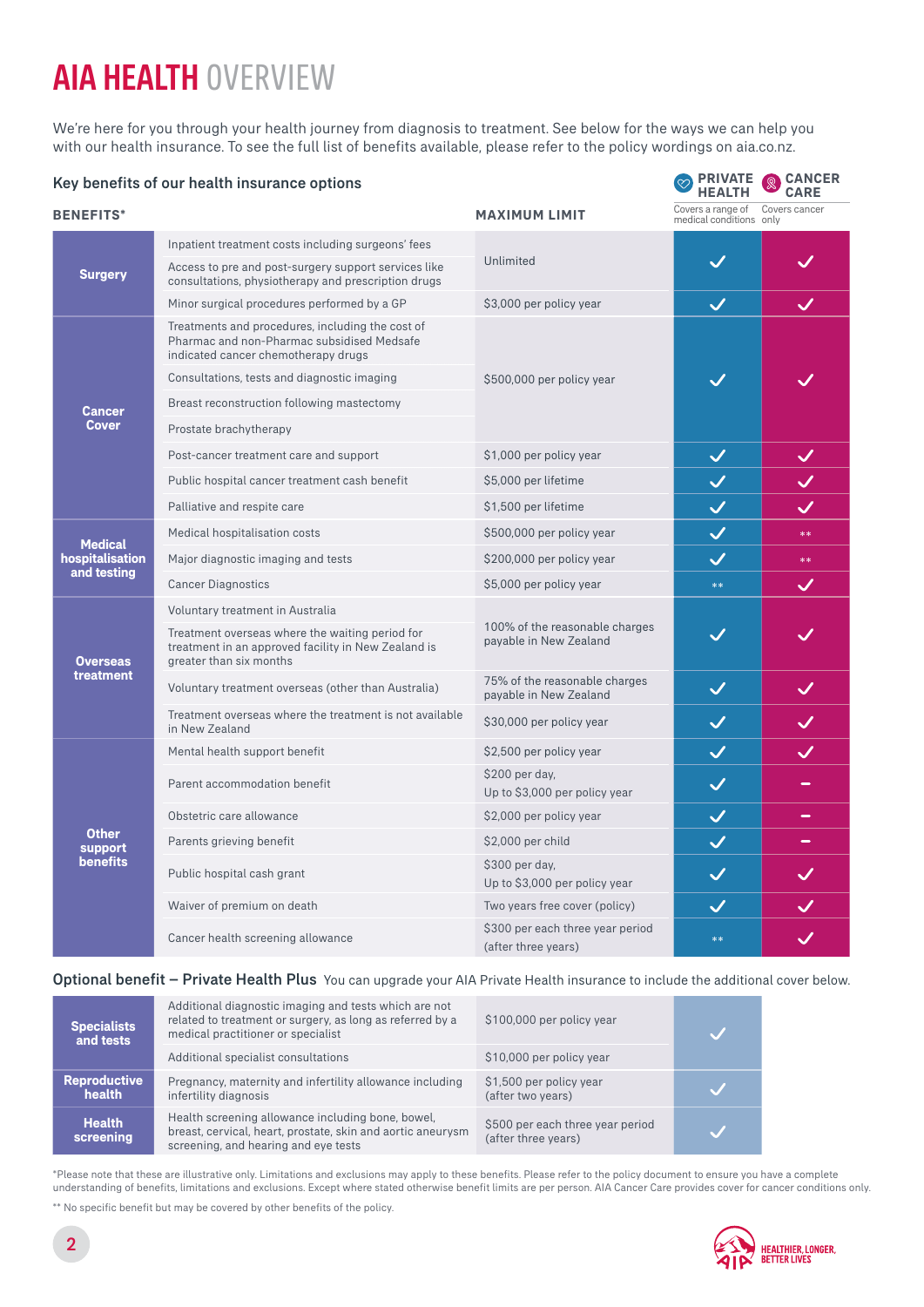# Financial options to suit you

### **Have certainty and choice**

When it comes to money, it's always good to know you're in control. Everyone's situation is different, so we have options to help keep your cover affordable. With AIA Private Health the higher the excess you choose, the lower your premium will be.

The table on the right shows the type of discount you could get with our different excess options.

|                       | Excess option | Accumulated discount |
|-----------------------|---------------|----------------------|
|                       | Nil           | $0\%$                |
|                       | \$250         | 15%                  |
|                       | \$500         | 24%                  |
| <b>PRIVATE HEALTH</b> | \$750         | 30%                  |
|                       | \$1,000       | 40%                  |
|                       | \$2,000       | 55%                  |
|                       | \$4,000       | 70%                  |
| <b>PRIVATE HEALTH</b> | Nil           | $0\%$                |
| <b>PLUS</b>           | \$250         | Up to 15%            |
| <b>CANCER CARE</b>    | Nil           | $0\%$                |
|                       |               |                      |

### **Health insurance common treatment costs**



Additional diagnosis and treatment costs you and your family could experience:

Diagnostics (per test)  $\heartsuit$   $\heartsuit$ Ultrasound **\$250 - \$600** CT Scan **\$600 - \$1,700** MRI Scan **\$1,500 - \$2,500**

P.E.T Scan **\$2,500 - \$3,000**

Cancer treatments (per policy year)



Chemotherapy

- **\$15,000 \$150,000** • Pharmac funded drugs  **\$800-\$3,500** per month • Non Pharmac funded drugs
	- **\$8,000 \$25,000** per month

Radiotherapy **\$20,000 - \$45,000**

Lung cancer **\$50,000 - \$200,000**

Metastatic melanoma **\$100,000 - \$200,000**

Source: AIA Health Claims Data, 1 July 2019– 30 June 2020